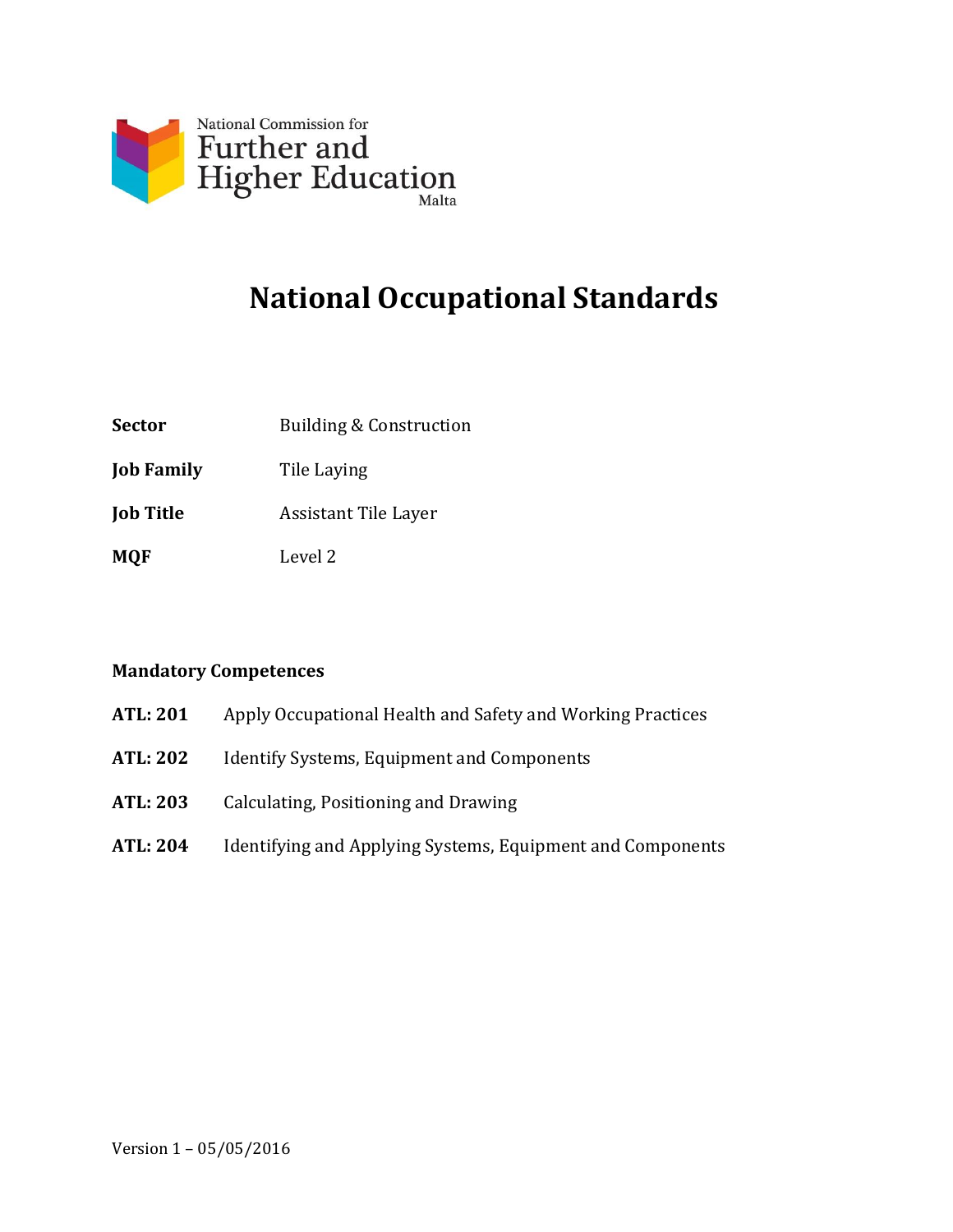

#### **ATL: 201 Apply Occupational Health and Safety and Working Practices**

| <b>Description</b><br>of Unit         | This unit is about being able to use safe procedures and safe work<br>practices. The persons carrying out this work must possess the necessary<br>knowledge and skills to ensure that their actions do not create health and<br>safety risks to others, identify risks and hazards associated with the<br>working environment, tools and equipment and materials and substances<br>used. |
|---------------------------------------|------------------------------------------------------------------------------------------------------------------------------------------------------------------------------------------------------------------------------------------------------------------------------------------------------------------------------------------------------------------------------------------|
|                                       |                                                                                                                                                                                                                                                                                                                                                                                          |
|                                       | The candidate must have the necessary knowledge and skills to:                                                                                                                                                                                                                                                                                                                           |
| <b>Performance</b><br><b>Criteria</b> | 1. Carry out safe working practices to prevent hazards and to ensure the<br>safety of workers and members of the public.                                                                                                                                                                                                                                                                 |
|                                       | 2. Carry out safe working practices using appropriate equipment and<br>materials to prevent damages to work areas.                                                                                                                                                                                                                                                                       |
|                                       | 3. Carry out the safe erection, use and dismantling of system scaffold<br>platforms less than 2m high.                                                                                                                                                                                                                                                                                   |
|                                       | 4. Set up safety barriers around a work environment hazard to protect<br>workers and members of the public.                                                                                                                                                                                                                                                                              |
|                                       | Use protective clothing and safety equipment to accomplish tasks.<br>5.                                                                                                                                                                                                                                                                                                                  |
|                                       | 6. Use and store materials hazardous to health in a safe manner.                                                                                                                                                                                                                                                                                                                         |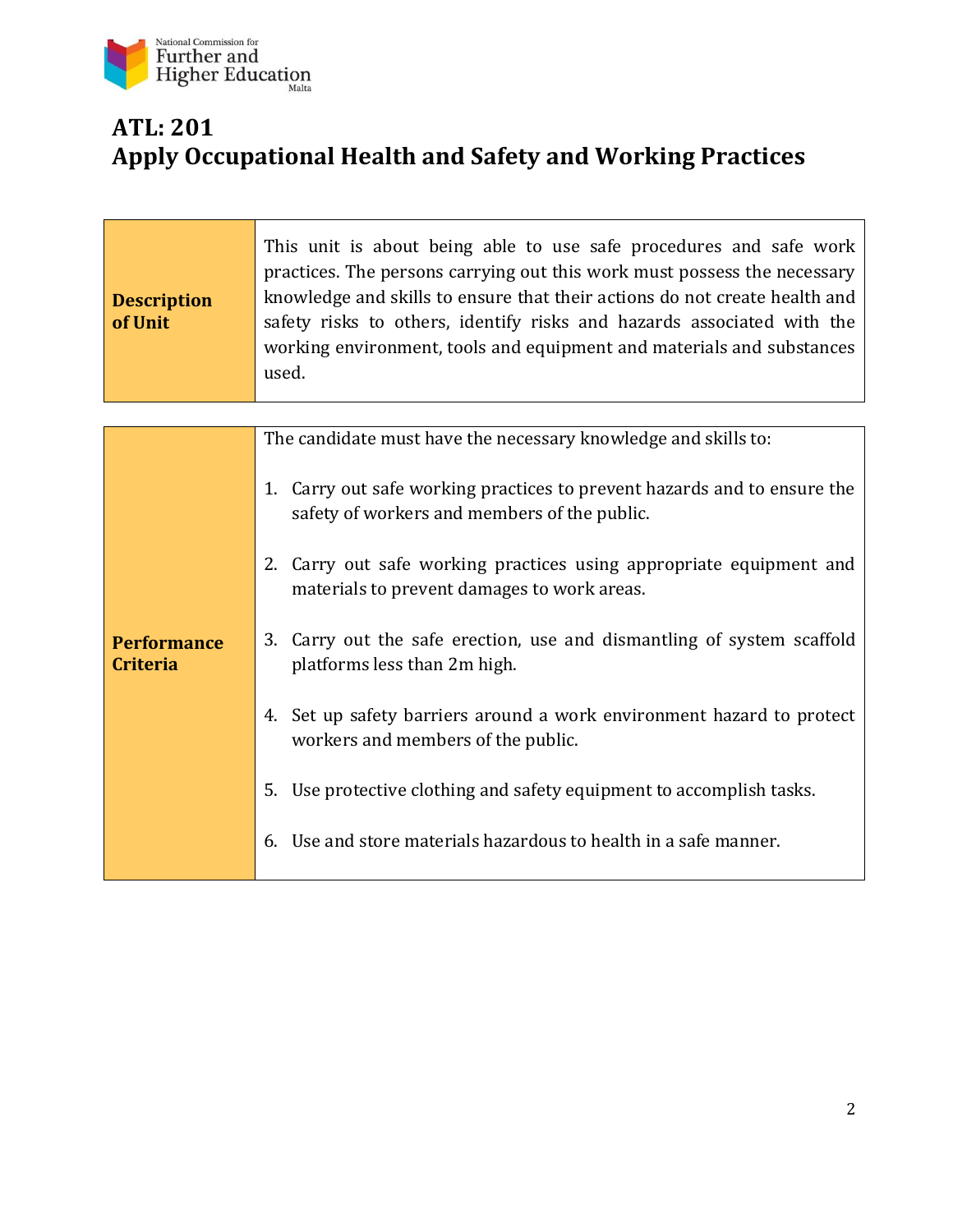

|                  | 1. Understands the roles and responsibilities of themselves and others<br>under the Health and Safety Act.                                                                                                                                                  |
|------------------|-------------------------------------------------------------------------------------------------------------------------------------------------------------------------------------------------------------------------------------------------------------|
|                  | 2. Knows the health and safety risks associated with their role which<br>include tools, materials and equipment used and working practices<br>and procedures.                                                                                               |
|                  | 3. Recognises potential hazardous material at the workplace.                                                                                                                                                                                                |
|                  | 4. Understands the procedures for dealing with potential hazardous<br>material in the place of work.                                                                                                                                                        |
|                  | 5. Understands health concerns associated with the workplace and safe<br>practices when carrying out work.                                                                                                                                                  |
|                  | 6. Seeks expert assistance when help is needed.                                                                                                                                                                                                             |
| <b>Required</b>  | 7. Acknowledges hazards and potential hazards at the place of work<br>(such as electricity, slippery and uneven surfaces, dust and fumes,<br>handling and transporting, contaminants and irritants, fire, heights,<br>improper use of tools and equipment). |
| <b>Knowledge</b> | 8. Understands the importance of being alert to the presence of hazards<br>in the place of work.                                                                                                                                                            |
|                  | 9. Knows the responsible persons to whom to report health and safety<br>matters.                                                                                                                                                                            |
|                  | 10. Knows the emergency procedures in the place of work.                                                                                                                                                                                                    |
|                  | 11. Knows the first aid facilities that exist within the work area.                                                                                                                                                                                         |
|                  | 12. Understands the use of barriers and warning signs.                                                                                                                                                                                                      |
|                  | 13. Knows and understands the method used to protect work areas from<br>damage due to portable heating equipment.                                                                                                                                           |
|                  | 14. Understands and explains how to safely use scaffold platforms (less<br>than $2 \text{ m}$ ).                                                                                                                                                            |
|                  | 15. Understands the necessary safety precautions including the use of<br>protective clothing and equipment for a range of applications.                                                                                                                     |
|                  | 16. Knows and understands the methods used for protecting customers'                                                                                                                                                                                        |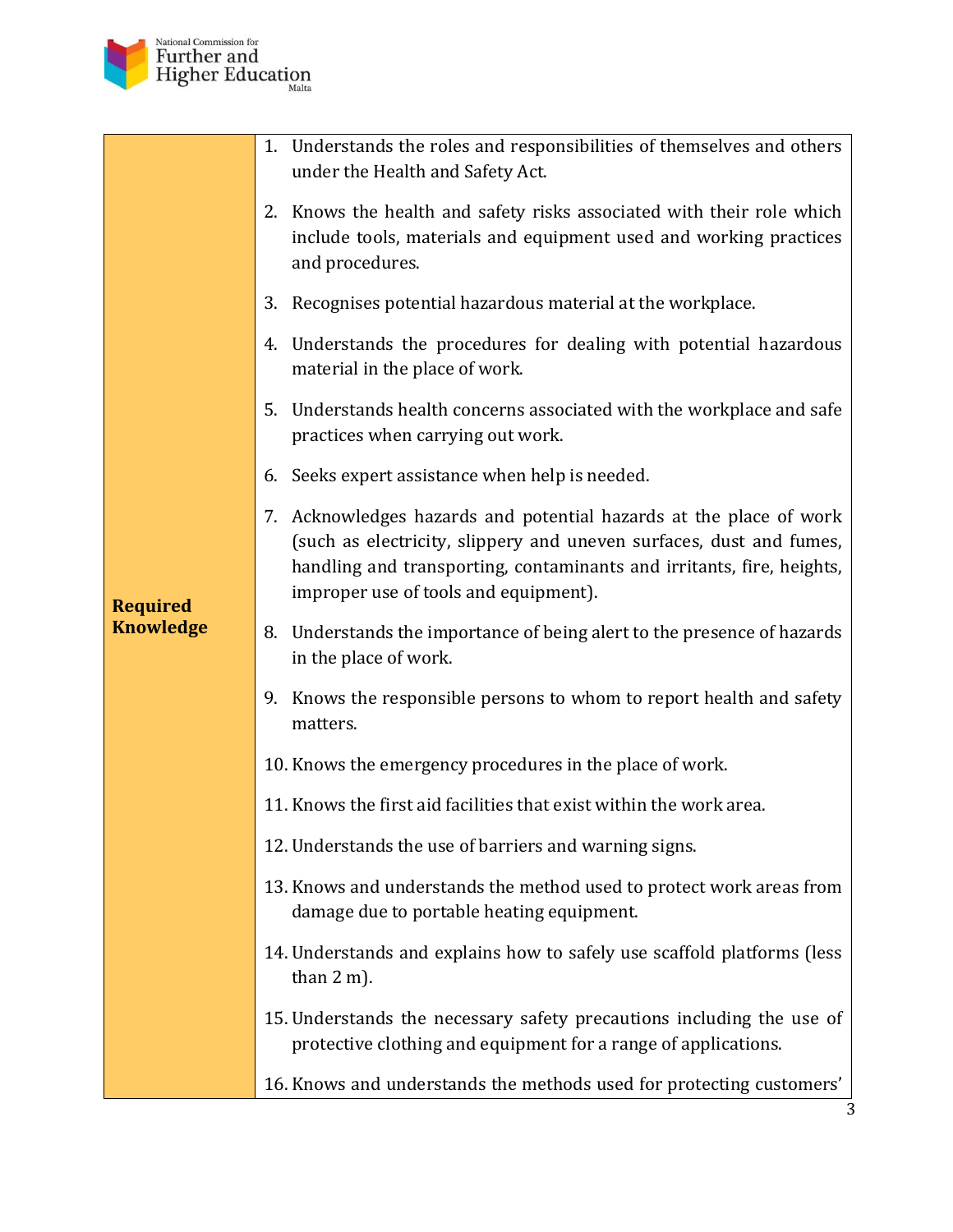

property.

- 17. Knows and understand when it is required to isolate domestic water services from the main water supply.
- 18. Describes any toxic effect of materials used.
- 19. Outlines the preventative and remedial actions to be taken in the case of exposure to materials hazardous to health.

|                                  | 1. Identifies which health and safety procedures are relevant to the<br>working environment.                                     |
|----------------------------------|----------------------------------------------------------------------------------------------------------------------------------|
|                                  | 2. Complies with duties and obligations as defined by the Occupational<br>Health and Safety Act 2000.                            |
|                                  | 3. Follows workplace policies and employers instructions for the safe<br>use and maintenance of tools and equipment.             |
|                                  | 4. Controls health and safety hazards the job responsibility.                                                                    |
|                                  | 5. Reports any hazards which may present risk to relevant persons.                                                               |
|                                  | 6. Follows correct procedures in the event of injuries to themselves or<br>others.                                               |
| <b>Required</b><br><b>Skills</b> | Takes remedial action where work methods are not in line with<br>7.<br>control measures resulting from relevant risk assessment. |
|                                  | 8. Adheres to work production and installation processes as officially<br>instructed by the employer                             |
|                                  | 9. Applies the necessary skills to erect, use and dismantle access<br>equipment (at height less than 2m).                        |
|                                  | 10. Complies with warning signs and sets up safety barriers around<br>working area.                                              |
|                                  | 11. Equips oneself with the appropriate protective clothing and safety<br>equipment for specific tasks.                          |
|                                  | 12. Uses and stores materials hazardous to health in a safe manner.                                                              |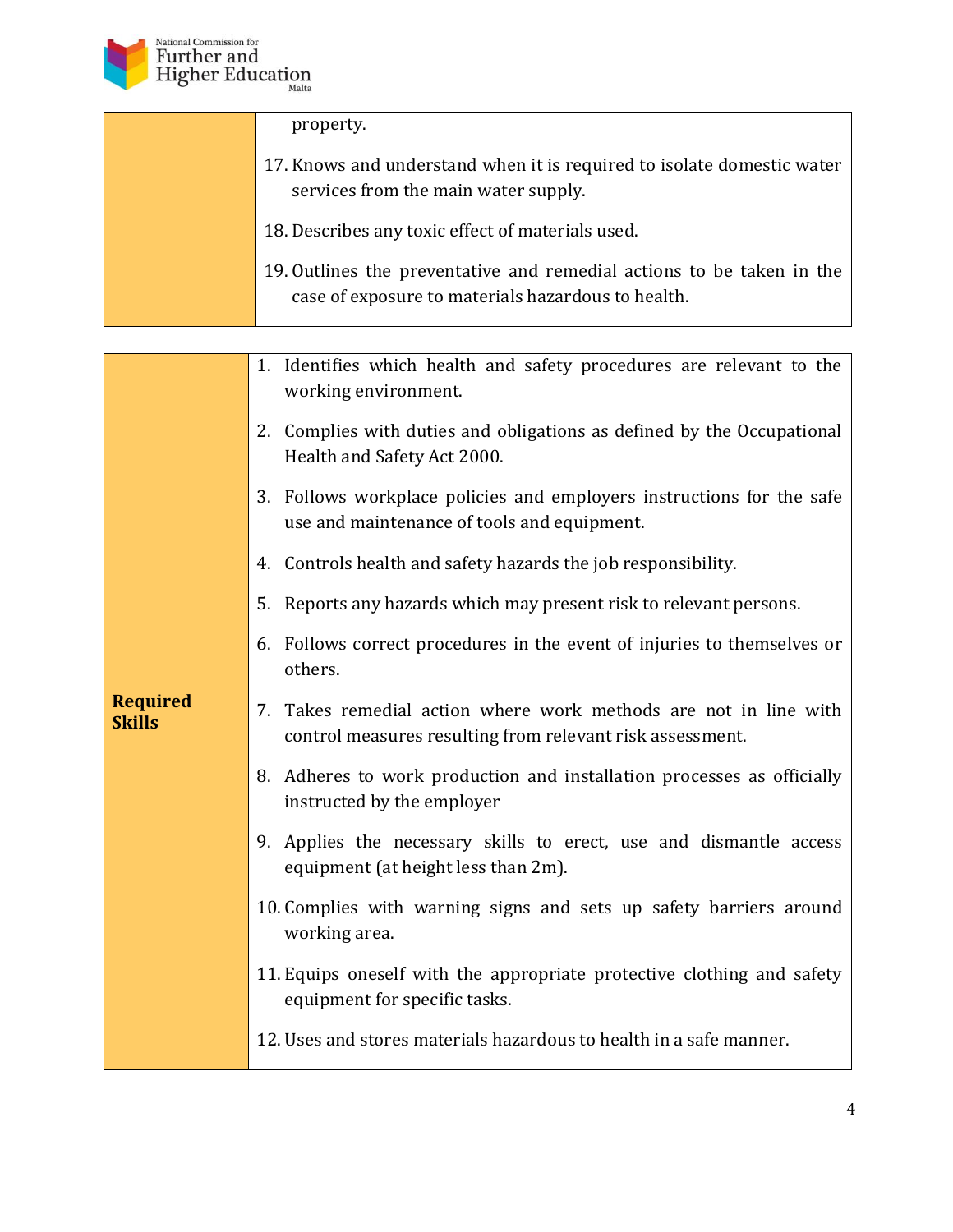

### **ATL: 202 Identify Systems, Equipment and Components**

| <b>Description</b><br>of Unit         | This unit is about applying the necessary preparations prior to work being<br>conducted. This unit is also about identifying the different materials used<br>for both installation and service and maintenance work.                                                                                                                                                                                                                                                                                                                                                                                                                                                                                                                                                                                                                                                            |
|---------------------------------------|---------------------------------------------------------------------------------------------------------------------------------------------------------------------------------------------------------------------------------------------------------------------------------------------------------------------------------------------------------------------------------------------------------------------------------------------------------------------------------------------------------------------------------------------------------------------------------------------------------------------------------------------------------------------------------------------------------------------------------------------------------------------------------------------------------------------------------------------------------------------------------|
| <b>Performance</b><br><b>Criteria</b> | The candidate must have the necessary knowledge and skills to:<br>1. Identify and select sands, cements and aggregates from given<br>specifications.<br>2. Identify and select tiles from given specifications.<br>3. Identify and select various types of cement: ordinary, rapid hardening,                                                                                                                                                                                                                                                                                                                                                                                                                                                                                                                                                                                   |
|                                       | high alumina.<br>Identify and select types of lime: hydraulic, non-hydraulic.<br>4.<br>Identify and select floor and wall tiles from given specifications:<br>5.<br>ceramic, concrete.                                                                                                                                                                                                                                                                                                                                                                                                                                                                                                                                                                                                                                                                                          |
| <b>Required</b><br><b>Knowledge</b>   | 1. Knows and understands the range of materials, products and<br>procedures applicable to the relevant work and their benefits.<br>Knows and understands the basic functions of tile laying.<br>2.<br>3. Knows and understands the basic functions and types of tile laying.<br>4. Knows and understands the different paving materials.<br>5.<br>Defines and understands the basic properties of natural, crushed rock,<br>manufactured, lightweight, dense aggregates.<br>Defines and understands the basic properties of cement ordinary,<br>6.<br>rapid hardening, high alumina.<br>Defines and understands the types of lime; hydraulic, non-hydraulic.<br>7.<br>Defines and understands the various floor and wall tiles from given<br>8.<br>specifications: ceramic, concrete<br>States the basic properties of fixings including masonry, concrete and<br>9.<br>timber. |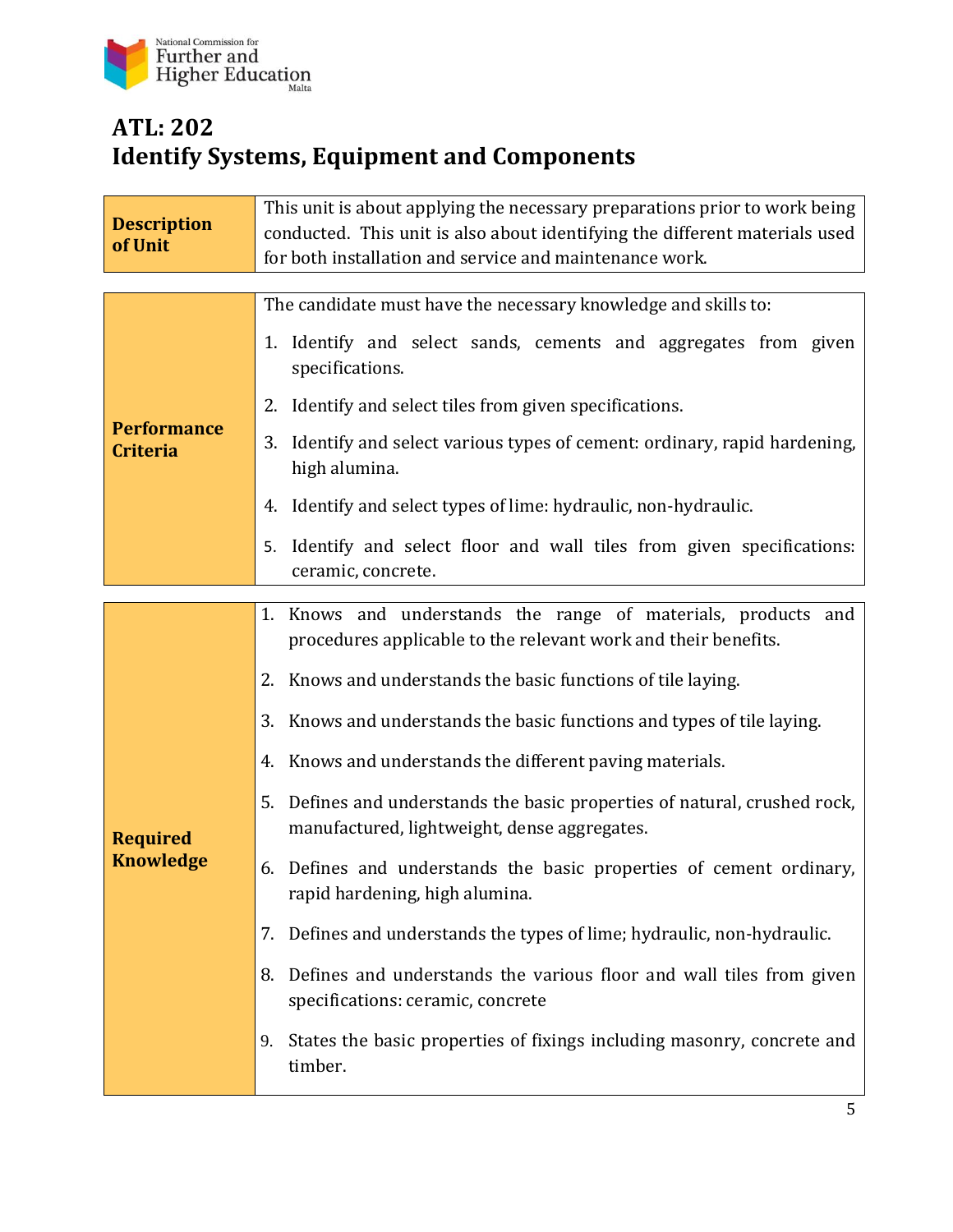

| 1. Identifies the different types of materials, products, methods and<br>procedures applicable to the relevant work from given specifications. |
|------------------------------------------------------------------------------------------------------------------------------------------------|
| 2. Identifies the relevant materials required for the required job from<br>given specifications.                                               |
| 3. Confirms that all materials, tools and equipment necessary for the<br>installation process are available as required.                       |
| 4. Confirms that all material, tools and equipment are fit for their<br>intended purpose.                                                      |
| 5. Distinguishes between the different types of common materials.                                                                              |
| Identifies and selects various<br>fixings<br>from<br>6.<br>given<br>common<br>specifications.                                                  |
|                                                                                                                                                |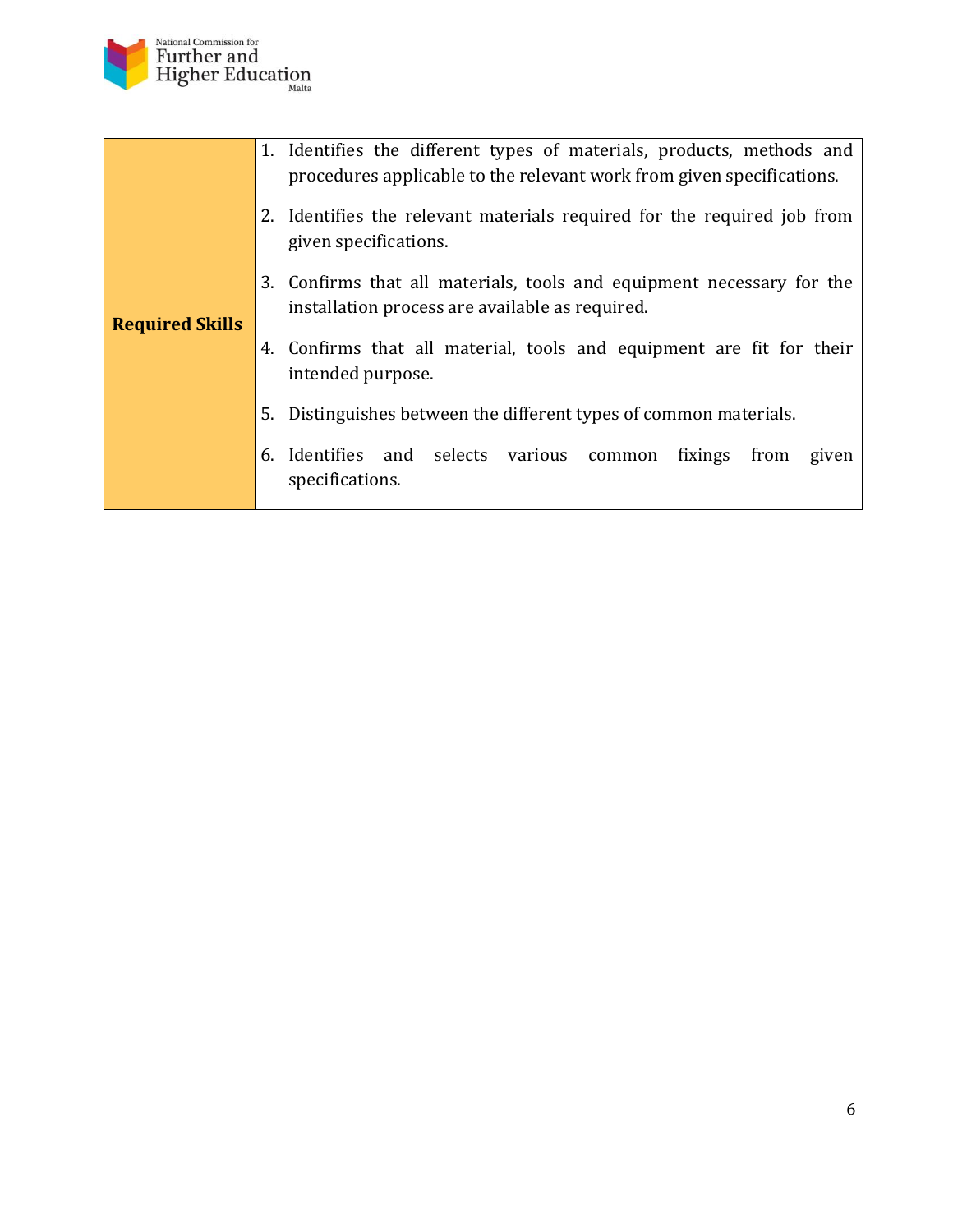

## **ATL: 203 Calculating, Positioning and Drawing**

| The candidate must have the necessary knowledge and skills to:         |
|------------------------------------------------------------------------|
| Measure to draw as fitted templates accurately.                        |
| 2. Establish the quantity of material required from cement mix ratios. |
| Calculate quantity of tiles from number of boxes.<br>3.                |
|                                                                        |

| <b>Required</b><br><b>Knowledge</b> | 1. Comprehends calculations.                                                 |
|-------------------------------------|------------------------------------------------------------------------------|
|                                     | Comprehends compilations of overall linear dimensions from<br>drawings.      |
|                                     | 3. Comprehends calculations involving quantities and costs of materials.     |
|                                     | 4. Knows and explains the correct procedure for setting out work<br>systems. |

|                        | 1. Translates drawings of linear and rectangular structures to accurate<br>dimensions.                                            |
|------------------------|-----------------------------------------------------------------------------------------------------------------------------------|
| <b>Required Skills</b> | 2. Translates and calculates areas obtained from<br>drawings.<br>3. Calculates the quantity and cost of materials needed from set |
|                        | drawings.                                                                                                                         |
|                        | Translates measurements from drawings and sets out work systems.                                                                  |
|                        | Applies working drawings from available plans.                                                                                    |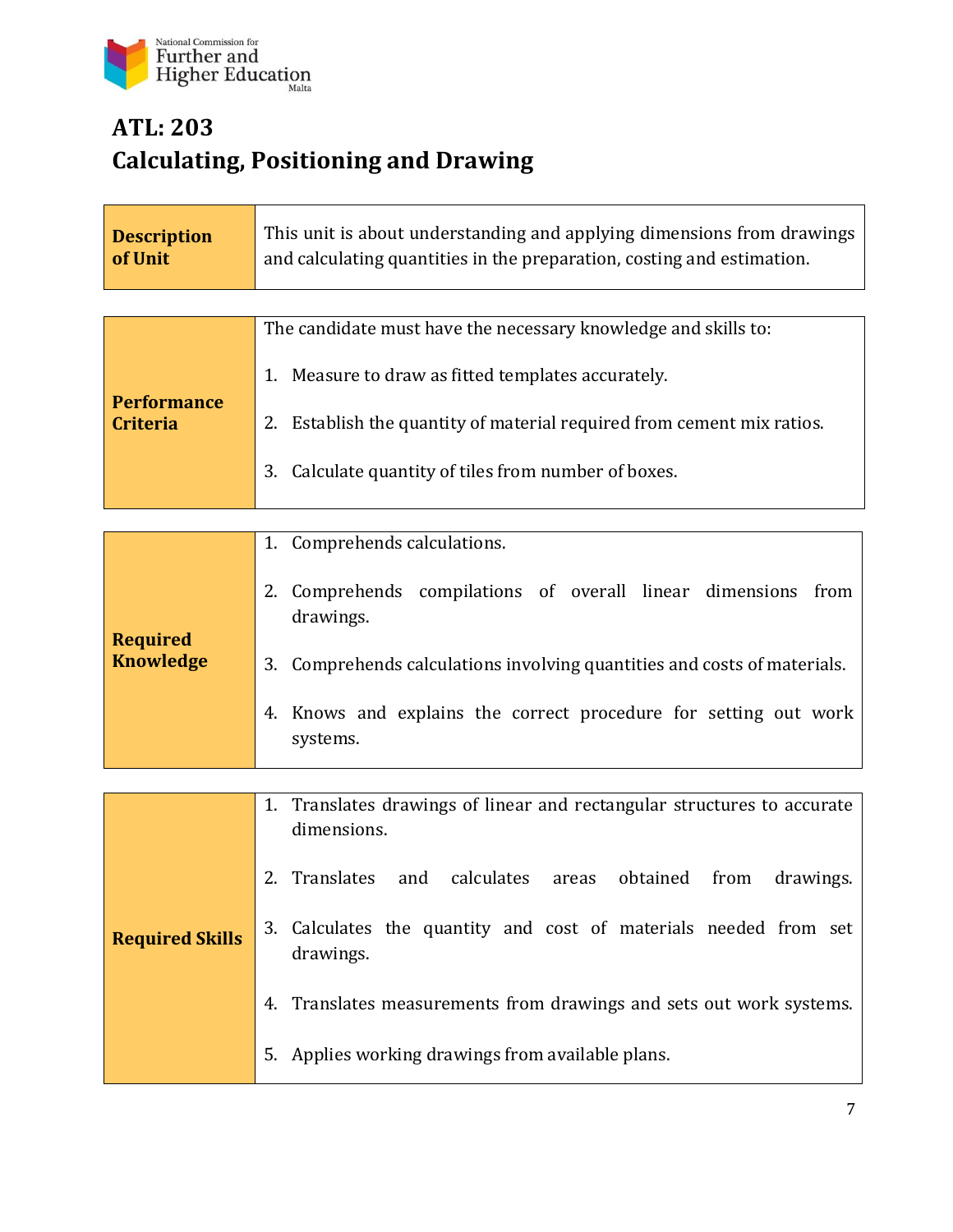

#### **ATL: 204 Identifying and Applying Systems, Equipment and Components**

| <b>Description</b><br>of Unit         | This Unit is about selecting and using hand tools in a correct and safe<br>manner.                                    |
|---------------------------------------|-----------------------------------------------------------------------------------------------------------------------|
|                                       |                                                                                                                       |
|                                       | The candidate must have the appropriate knowledge and skills to:                                                      |
|                                       | 1. Assist in the preparation and compacting sub base material.                                                        |
|                                       | 2. Clean manually floor and wall tiles.                                                                               |
|                                       | 3. Grout floor and wall tiles neatly.                                                                                 |
| <b>Performance</b><br><b>Criteria</b> | 4. Assist in the laying and compacting of concrete in-situ flooring and<br>finish surfaces.                           |
|                                       | 5.<br>Cut a chase and a pipe hole in a brick or block wall using hand power<br>tools.                                 |
|                                       | Cut wall and floor tiles of different materials by hand using the correct<br>6.<br>manual or power tools.             |
|                                       | Calculate the quantity and cost of materials required of single rooms.<br>7.                                          |
|                                       | 1. Names tiling equipment.                                                                                            |
| <b>Required</b><br><b>Knowledge</b>   | Explains how to use and maintain equipment.<br>2.                                                                     |
|                                       | Names the types of tiles.<br>3.                                                                                       |
|                                       | Understands manufacturers' instructions and the use of the various<br>4.<br>types of equipment.                       |
|                                       | Identifies and understands a range of floor, wall and ceiling building<br>5.<br>materials used in domestic buildings. |